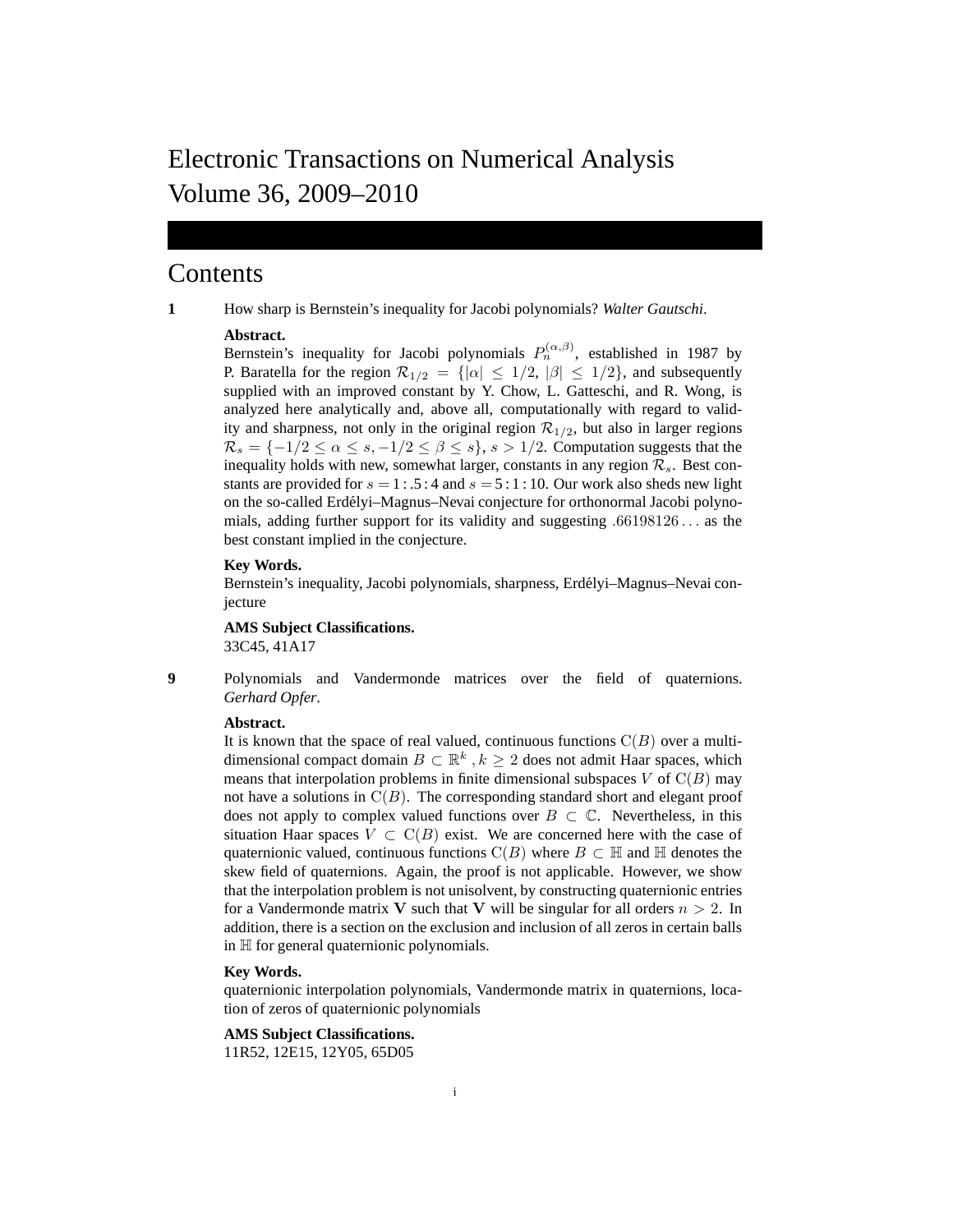**17** Some tidbits on ideal projectors, commuting matrices and their applications. *Boris Shekhtman*.

# **Abstract.**

The main result of this paper is the parametrization of ideal projectors onto an arbitrary finite-dimensional linear subspace  $G \subset \mathbb{k}[\mathbf{x}]$ . This parametrization extends the previous ones by B. Mourrain and by M. Kreuzer and L. Robbiano. We also give applications of the technique developed in this paper to a question of similarity between a sequence of commuting matrices and its transpose and to the existence of real solutions to a system of polynomial equations.

# **Key Words.**

ideal projector, commuting operators, border schemes

# **AMS Subject Classifications.**

Primary: 41A63, 41A10, 41A35; Secondary: 13P10

**27** Zeros of sections of the binomial expansion. *Svante Janson and Timothy S. Norfolk*.

#### **Abstract.**

We examine the asymptotic behavior of the zeros of sections of the binomial expansion, that is, we consider the distribution of zeros of  $B_{r,n}(z) = \sum_{k=0}^{r} {n \choose k} z^k$ , where  $1 \leq r \leq n$ .

**Key Words.**

binomial expansion, partial sums, zeros

**AMS Subject Classifications.** 30C15

**39** P-regular splitting iterative methods for non-Hermitian positive definite linear systems. *Cheng-Yi Zhang and Michele Benzi*.

# **Abstract.**

We study the convergence of P-regular splitting iterative methods for non-Hermitian positive definite linear systems. Our main result is that P-regular splittings of the form  $A = M - N$ , where  $N = N^*$ , are convergent. Natural examples of splittings satisfying the convergence conditions are constructed, and numerical experiments are performed to illustrate the convergence results obtained.

#### **Key Words.**

non-Hermitian positive definite matrices, P-regular splitting, convergence, SOR methods, preconditioned GMRES

# **AMS Subject Classifications.**

65F10, 15A15, 15F10

**54** Alternating projected Barzilai–Borwein methods for nonnegative matrix factorization. *Lixing Han, Michael Neumann, and Upendra Prasad*.

# **Abstract.**

The Nonnegative Matrix Factorization (NMF) technique has been used in many areas of science, engineering, and technology. In this paper, we propose four algorithms for solving the nonsmooth nonnegative matrix factorization (nsNMF) problems. The nsNMF uses a smoothing parameter  $\theta \in [0, 1]$  to control the sparseness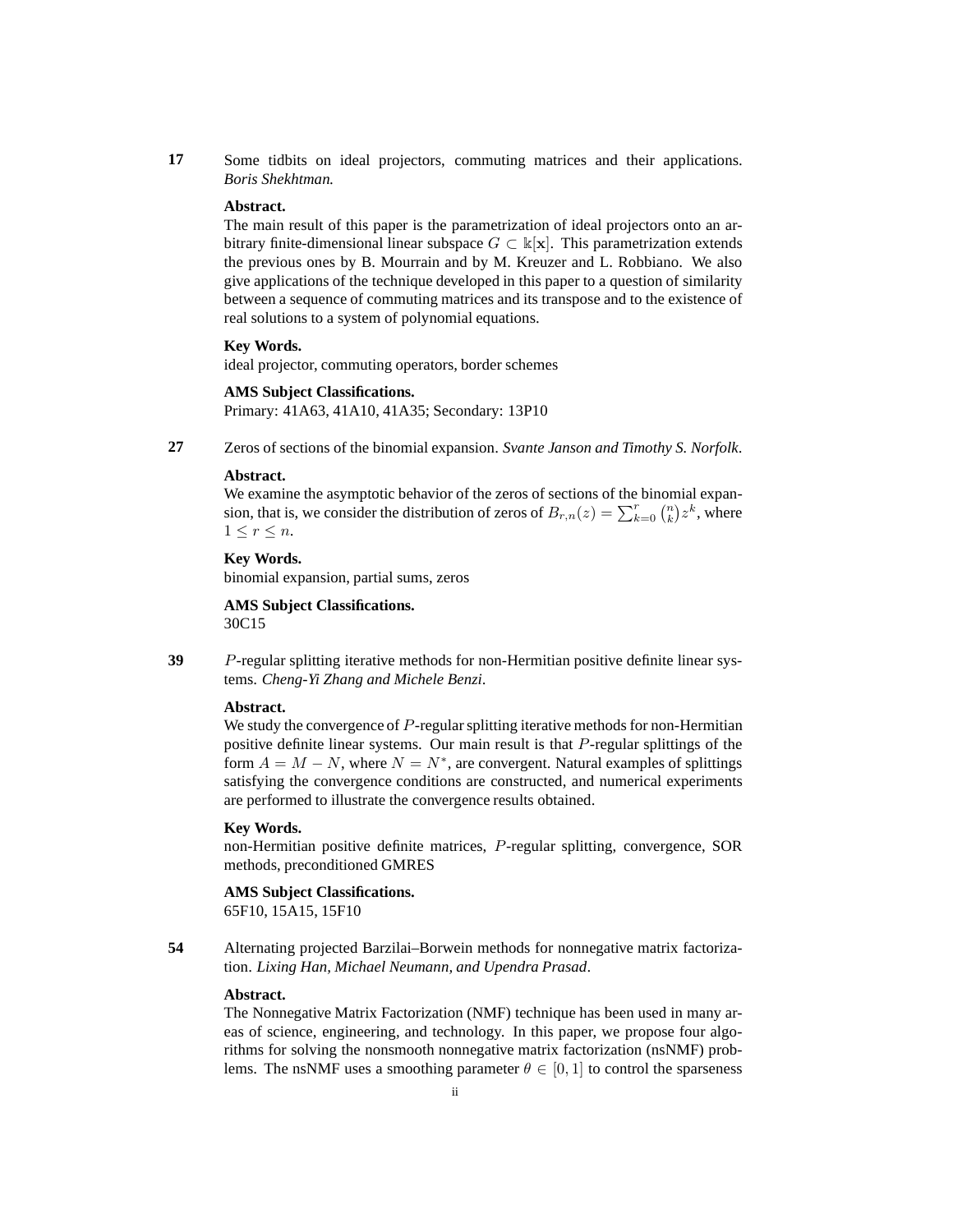in its matrix factors and it reduces to the original NMF if  $\theta = 0$ . Each of our algorithms alternately solves a nonnegative linear least squares subproblem in matrix form using a projected Barzilai–Borwein method with a nonmonotone line search or no line search. We have tested and compared our algorithms with the projected gradient method of Lin on a variety of randomly generated NMF problems. Our numerical results show that three of our algorithms, namely, APBB1, APBB2, and APBB3, are significantly faster than Lin's algorithm for large-scale, difficult, or exactly factorable NMF problems in terms of CPU time used. We have also tested and compared our APBB2 method with the multiplicative algorithm of Lee and Seung and Lin's algorithm for solving the nsNMF problem resulted from the ORL face database using both  $\theta = 0$  and  $\theta = 0.7$ . The experiments show that when  $\theta = 0.7$  is used, the APBB2 method can produce sparse basis images and reconstructed images which are comparable to the ones by the Lin and Lee–Seung methods in considerably less time. They also show that the APBB2 method can reconstruct better quality images and obtain sparser basis images than the methods of Lee–Seung and Lin when each method is allowed to run for a short period of time. Finally, we provide a numerical comparison between the APBB2 method and the Hierarchical Alternating Least Squares (HALS)/Rank-one Residue Iteration (RRI) method, which was recently proposed by Cichocki, Zdunek, and Amari and by Ho, Van Dooren, and Blondel independently.

# **Key Words.**

nonnegative matrix factorization, smoothing matrix, nonnegative least squares problem, projected Barzilai–Borwein method, nonmonotone line search

**AMS Subject Classifications.** 15A48, 15A23, 65F30, 90C30

**83** Laurent polynomial perturbations of linear functionals. An inverse problem. *Kenier Castillo, Luis Garza, and Francisco Marcellan´* .

# **Abstract.**

Given a linear functional  $\mathcal L$  in the linear space  $\mathbb P$  of polynomials with complex coefficients, we analyze those linear functionals  $\tilde{\mathcal{L}}$  such that, for a fixed  $\alpha \in \mathbb{C}$ ,  $\langle \tilde{\mathcal{L}},(z + z^{-1} - (\alpha + \bar{\alpha}))p \rangle = \langle \mathcal{L}, p \rangle$  for every  $p \in \mathbb{P}$ . We obtain the relation between the corresponding Carathéodory functions in such a way that a linear spectral transform appears. If  $\mathcal L$  is a positive definite linear functional, the necessary and sufficient conditions in order for  $\hat{\mathcal{L}}$  to be a quasi-definite linear functional are given. The relation between the corresponding sequences of monic orthogonal polynomials is presented.

#### **Key Words.**

orthogonal polynomials, linear functionals, Laurent polynomials, linear spectral transformations

**AMS Subject Classifications.** 42C05

**99** The structured distance to nearly normal matrices. *Laura Smithies*.

# **Abstract.**

In this note we examine the algebraic variety  $\mathcal{I}_{\Lambda}$  of complex tridiagonal  $n \times n$  matrices T, such that  $T^*T - TT^* = \Lambda$ , where  $\Lambda$  is a fixed real diagonal matrix. If  $\Lambda = 0$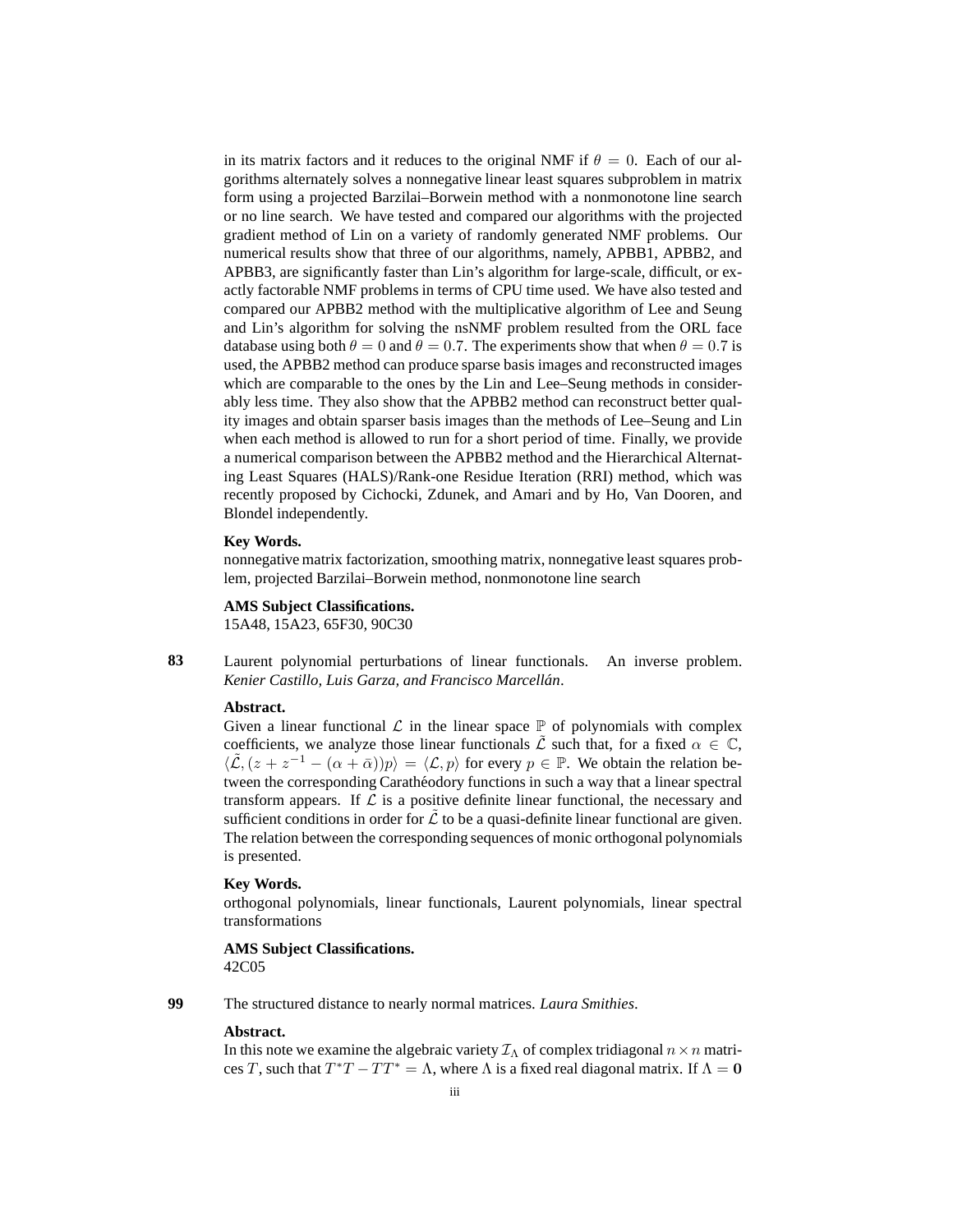then  $\mathcal{I}_{\Lambda}$  is  $\mathcal{N}_{\mathbf{T}}$ , the set of tridiagonal normal matrices. For  $\Lambda \neq \mathbf{0}$ , we identify the structure of the matrices in  $\mathcal{I}_{\Lambda}$  and analyze the suitability for eigenvalue estimation using normal matrices for elements of  $\mathcal{I}_{\Lambda}$ . We also compute the Frobenius norm of elements of  $\mathcal{I}_{\Lambda}$ , describe the algebraic subvariety  $\mathcal{M}_{\Lambda}$  consisting of elements of  $\mathcal{I}_{\Lambda}$  with minimal Frobenius norm, and calculate the distance from a given complex tridiagonal matrix to  $\mathcal{I}_{\Lambda}$ .

# **Key Words.**

nearness to normality, tridiagonal matrix, Krein spaces, eigenvalue estimation, Geršgorin type sets

# **AMS Subject Classifications.**

65F30, 65F35, 15A57, 15A18, 47A25

**113** On an unsymmetric eigenvalue problem governing free vibrations of fluid–solid structures. *Markus Stammberger and Heinrich Voss*.

# **Abstract.**

In this paper we consider an unsymmetric eigenvalue problem occurring in fluidsolid vibrations. We present some properties of this eigenvalue problem and a Rayleigh functional which allows for a min-max-characterization. With this Rayleigh functional the one-sided Rayleigh functional iteration converges cubically, and a Jacobi-Davidson-type method improves the local and global convergence properties.

#### **Key Words.**

eigenvalue, variational characterization, minmax principle, fluid–solid interaction, Rayleigh quotient iteration, Jacobi–Davidson method

**AMS Subject Classifications.** 65F15

# **126** IDR explained. *Martin H. Gutknecht*.

### **Abstract.**

The Induced Dimension Reduction (IDR) method is a Krylov space method for solving linear systems that was developed by Peter Sonneveld around 1979. It was noticed by only a few people, and mainly as the forerunner of Bi-CGSTAB, which was introduced a decade later. In 2007, Sonneveld and van Gijzen reconsidered IDR and generalized it to IDR(s), claiming that IDR(1)  $\approx$  IDR is equally fast but preferable to the closely related Bi-CGSTAB, and that  $IDR(s)$  with  $s > 1$  may be much faster than Bi-CGSTAB. It also turned out that when  $s > 1$ , IDR(s) is related to  $ML(s)$ BiCGSTAB of Yeung and Chan, and that there is quite some flexibility in the IDR approach. This approach differs completely from traditional approaches to Krylov space methods, and therefore it requires an extra effort to get familiar with it and to understand the connections as well as the differences to better-known Krylov space methods. This expository paper aims to provide some help in this and to make the method understandable even to non-experts. After presenting the history of IDR and related methods, we summarize some of the basic facts on Krylov space methods. Then we present the original  $\text{IDR}(s)$  in detail and put it into perspective with other methods. Specifically, we analyze the differences between the IDR method published in 1980, IDR(1), and Bi-CGSTAB. At the end of the paper, we discuss a recently proposed ingenious variant of  $IDR(s)$  whose residuals fulfill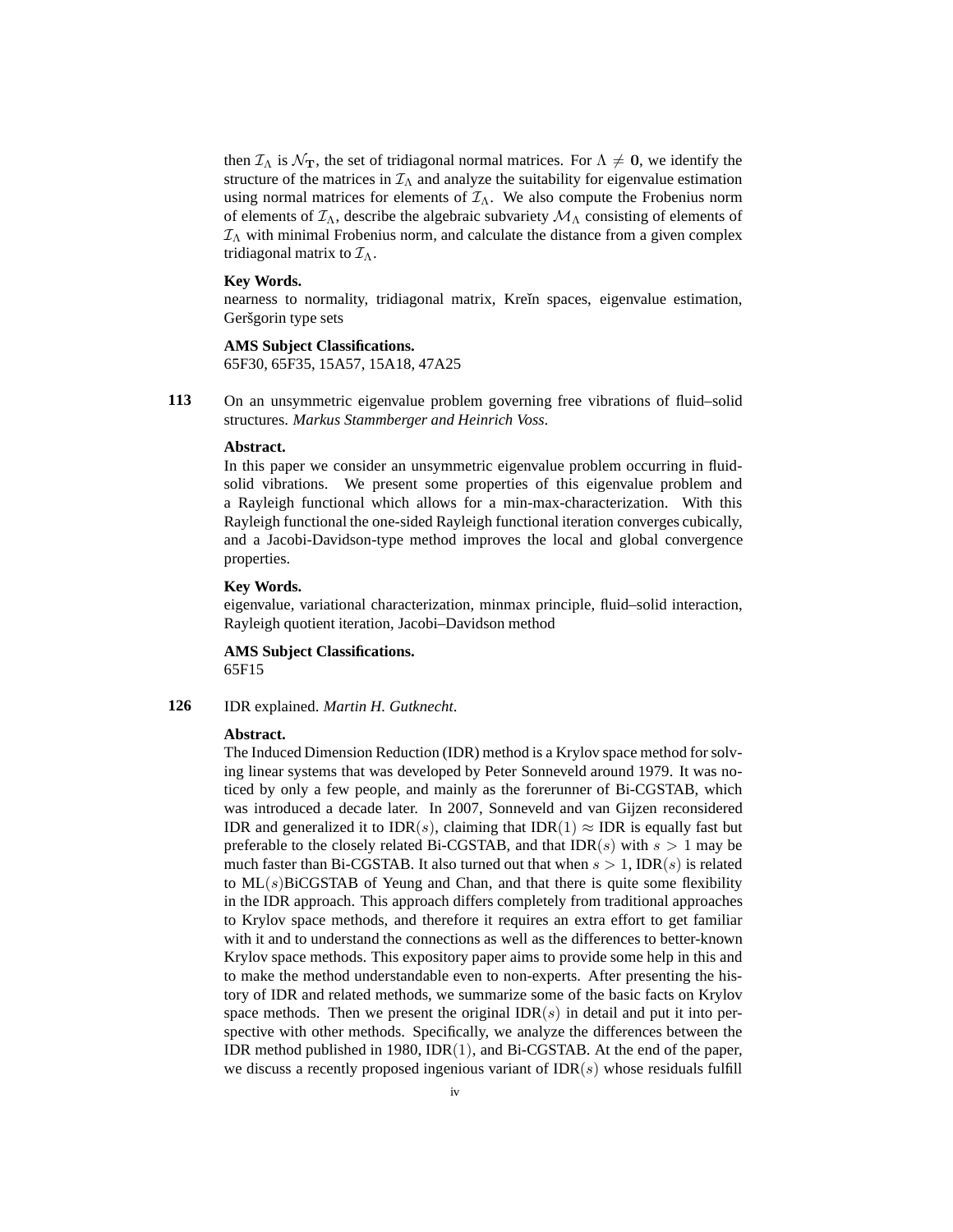extra orthogonality conditions. There we dwell on details that have been left out in the publications of van Gijzen and Sonneveld.

#### **Key Words.**

Krylov space method, iterative method, induced dimension reduction, IDR, CGS,  $Bi-CGSTAB$ ,  $ML(k)BiCGSTAB$ , large nonsymmetric linear system

**149** Discrete maximum principles for the FEM solution of some nonlinear parabolic problems. *Istvan Farag ´ o, J ´ anos Kar ´ atson, and Sergey Korotov ´* .

# **Abstract.**

Discrete maximum principles are established for finite element approximations of nonlinear parabolic problems. The conditions on the space and time discretizations are similar to the usual conditions for linear problems.

#### **Key Words.**

nonlinear parabolic problems, discrete maximum principle, finite element method

#### **AMS Subject Classifications.**

65M60, 65M50, 35B50

**168** Condition number analysis for various forms of block matrix preconditioners.  $O$ we Axelsson and János Karátson.

# **Abstract.**

Various forms of preconditioners for elliptic finite element matrices are studied, based on suitable block matrix partitionings. Bounds for the resulting condition numbers are given, including a study of sensitivity to jumps in the coefficients and to the constant in the strengthened Cauchy-Schwarz-Bunyakowski inequality.

#### **Key Words.**

preconditioning, Schur complement, domain decomposition, Poincaré–Steklov operator, approximate block factorization, strengthened Cauchy-Schwarz-Bunyakowski inequality

**AMS Subject Classifications.** 65F10, 65N22

**195** Slit maps and Schwarz-Christoffel maps for multiply connected domains. *Thomas K. DeLillo and Everett H. Kropf*.

#### **Abstract.**

We review recent derivations of formulas for conformal maps from finitely connected domains with circular holes to canonical radial or circular slit domains. The formulas are infinite products based on simple reflection arguments. An earlier similar derivation of the Schwarz-Christoffel formula for the bounded multiply connected case and recent progress in its numerical implementation are also reviewed. We give some sample calculations with a reflection method and an estimate of its accuracy. We also discuss the relation of our approach to that of D. Crowdy and J. Marshall. In addition, a slit map calculation using Laurent series computed by the